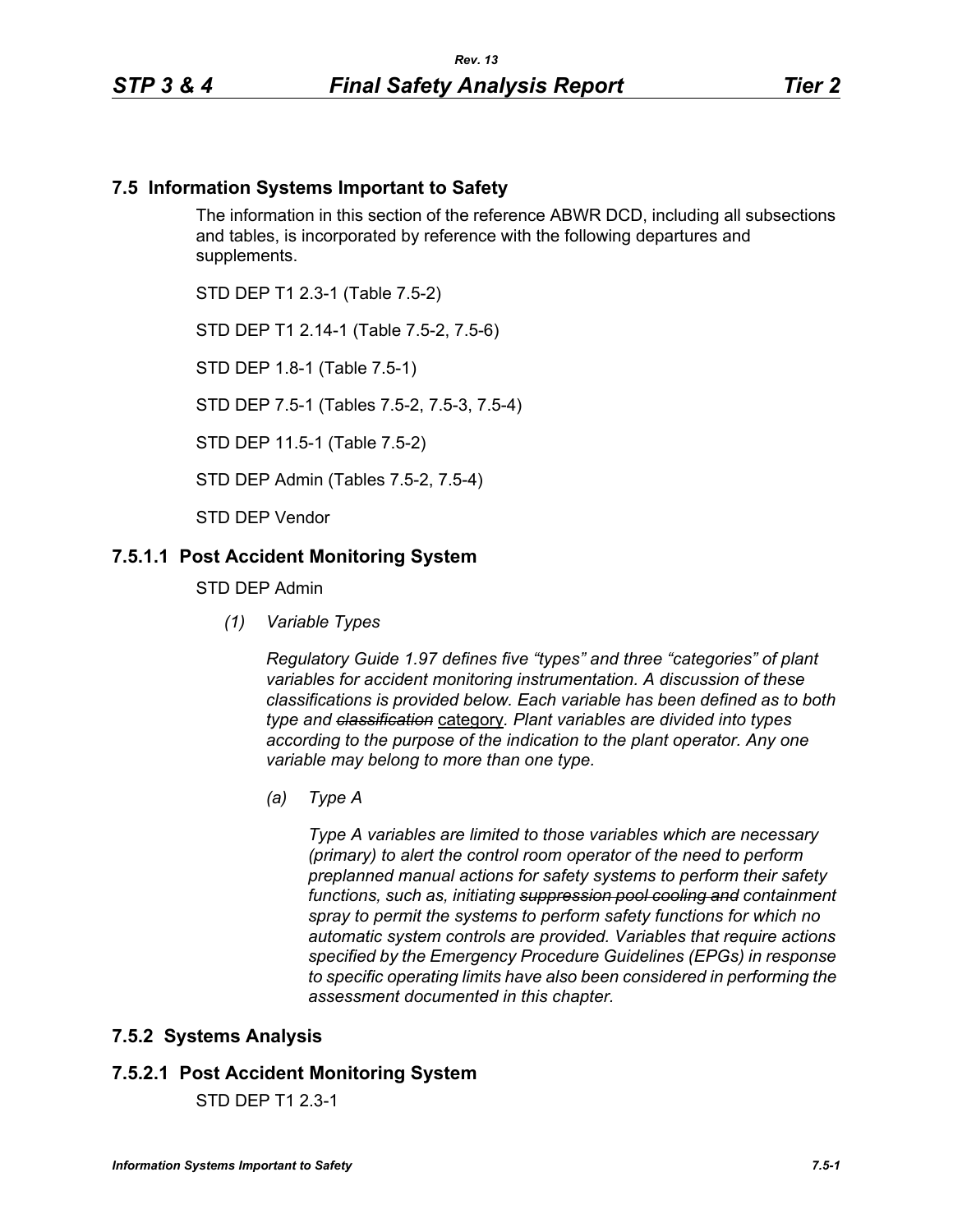STD DEP T1 2.14-1

STD DEP 7.5-1

STD DEP Admin

STD DEP Vendor

- *(1)* Type A Variables
	- *(a) Type A Variable Evaluation and Analysis*

*Chapter 15 contains discussions of numerous events, not all of which are design basis accidents. Appendix 15A is a plant Nuclear Safety Operational Analysis (NSOA) which addresses these events in the following categories:*

- *(i) Normal operations*
- *(ii) Anticipated Operational Transients (Table 5.7-4* 7.5-4*)*
- *(iii) Abnormal Operational Transients Table 5.7-5* 7.5-5*)*
- *(iv) Design Basis Accidents (Table 5.7-6* 7.5-6*)*

*(v) Special Events (Table 5.7-7* 7.5-7*)*

The offsite release rate  $(R_E)$  was also not included with the Type A *Variable List because the emergency action (emergency depressurization) specified in the radioactivity release control guidelines would, in all events, have been previously initiated in response to other variables (e.g., RPV Water Level). This conclusion is reached because the source terms required to reach release rates associated with a general emergency (the point at which the emergency action is required by the EPG) can only occur following a release of a substantial proportion of the fuel noble gas inventory. Prevention of such a release is a primary goal of the RPV control guideline. Also, the other operator action (isolate lines discharging outside the primary and secondary containment) are intended to be taken at levels low enough as to not pose a significant risk for the general public. The primary lines which communicate with the RPV are automatically isolated on high steamline radiation which satisfies the intent of the EPG action for these lines. Other lines which pass outside of the primary and secondary containment but which do not communicate directly with the RPV also receive automatic isolation signals. Thus, response to the radioactivity release control guideline is considered to be a contingency action and is not required to be Type A.*

- *(2) General Variable Assessments*
	- *(a) Drywell Pressure*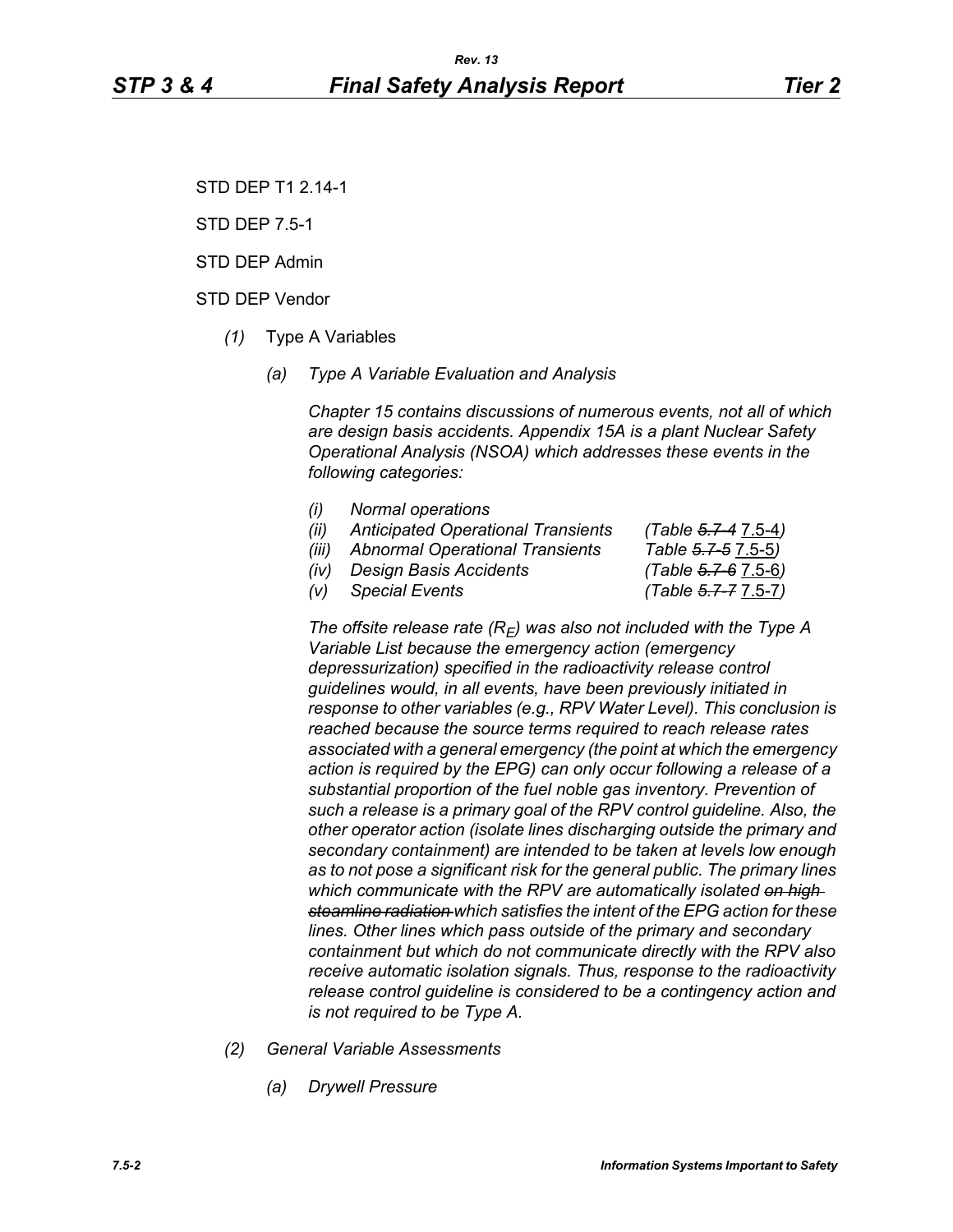*Requirements for monitoring of drywell pressure are specified for both narrow range (from about -34.32 kPaG to + 34.32 kPaG) and wide range (from 0 to 110% of design pressure). The narrow range monitoring requirement is satisfied in the existing safety-related design by the four divisions of drywell pressure instruments which provide inputs to the initiation of the reactor protection (trip) system (RPS) and the emergency core cooling systems (ECCS). The requirement for unambiguous wide range drywell pressure monitoring are satisfied with two channels of drywell pressure instrumentation integrated with two channels of wetwell pressure instrumentation. Given the existence of (1) the normal pressure suppression vent path between the drywell and wetwell and (2) the wetwell to drywell vacuum breakers, the long-term pressure within the drywell and wetwell will be approximately the same. Therefore, if the two wide range drywell pressure indications disagreed, the operator could refer to the wetwell containment pressure indications to determine which of the two drywell pressure indications is correct. In order to provide full range pressure comparisons between the drywell wide range and wetwell pressure instruments, the drywell pressure instrument range is 689.4 kPa. This value exceeds the required value of 110% of design pressure.* Drywell pressure is a Type A variable because it is used to initiate drywell spray to maintain the Reinforced Concrete Containment Vessel (RCCV) below temperature limits in LOCA.

*(d) BWR Core Temperature*

*Regulatory Guide 1.97 requires BWR core temperature (thermocouples) as a diverse indication of adequate core cooling. General Electric and the*The *BWR Owners' Group have*has *taken exception to this requirement for diverse indication based upon studies regarding the relationship between reactor water level and adequate core cooling. It is General Electric's view that no*No *instrumentation other than RPV water level indication is required to assure indication of adequate core cooling.*

*(e) Drywell Sump Level*

*An exception is made to Regulatory Guide 1.97 as written for the design category for the equipment drain sump level. Rather than Category 1, General Electric considers the Category 3 design requirements to be*are *more appropriate for the following reason: Indication of drywell floor drain sump level provides monitoring of leakage to the drywell and will be an early indication of a very small reactor coolant system*  leak/break for those events for which the drywell cooling system *remains operable. However, it is primarily a backup variable to other indications of reactor coolant system leaks/breaks such as drywell pressure or drywell radiation level. In addition, containment water level is provided as a Type D, Category 2 variable. A lower design*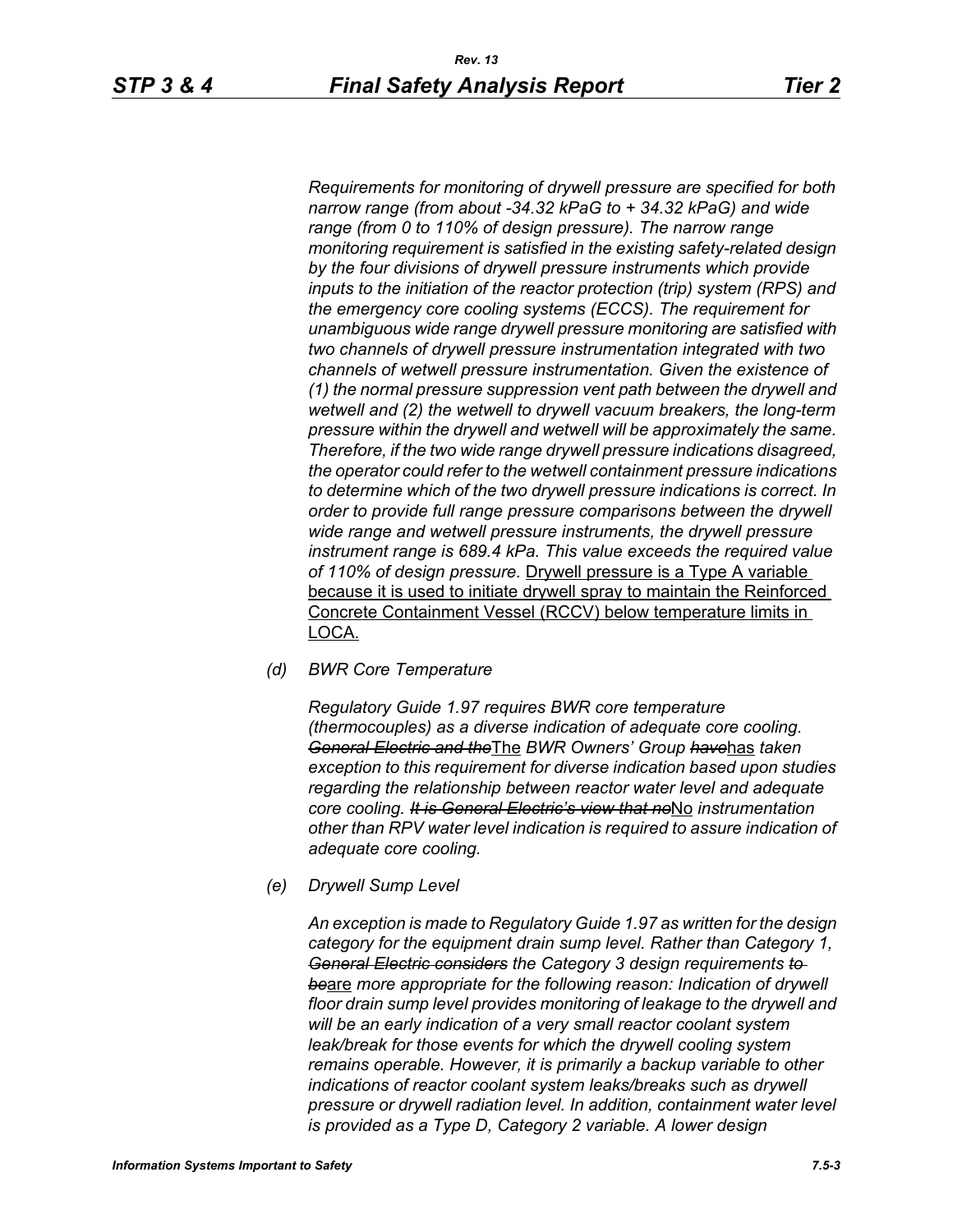*classification for drywell sump level is therefore appropriate and triplicated instrument channels are not necessary.*

*(h)* Coolant Radiation

*The indicator of coolant radiation leakage will be provided by theProcess Radiation Monitoring System (PRMS) Main Steamline (MSL) radiation monitor subsystem. This subsystem consists of four physically and electrically separated and redundant divisions. Each division has a single channel consisting of a local radiation detection assembly, control room readout and trip actuators (Figure 7.6-5, sh 1). Each channel is located such that it can monitor each mainsteam line. These four divisions of PRMS radiation instrumentation satisfy the Regulatory Guide requirement for unambiguous indication.*

A continuous post-accident monitor for this parameter is not necessary and is not included in the design. This is consistent with BTP HICB-10, Table 1.

*(i) Suppression Pool Water Temperature*

*The ABWR Suppression Pool Temperature Monitoring (SPTM) System design requirements satisfy the Regulatory Guide 1.97 requirements regarding redundancy. The SPTM System is composed of four separate and independent instrument divisions. Each division has associated with it multiple thermocouples which are spatially distributed around the suppression pool. With this configuration, the bulk average suppression pool temperature can be determined even in the event of the loss of an entire division of instrumentation, since thermocouple sensors of each division will be located in close proximity to facilitate direct comparison. Although the ABWR design initiates reactor scram and suppression pool cooling automatically on high pool temperature, suppression pool water temperature variable is considered a Type A variable since no credit is taken for automatic initiation in the safety analysis* the operator uses it for manual RPV depressurization*.*

*(k) Drywell/Wetwell Hydrogen/Oxygen Concentration*

*The Containment Atmospheric Monitoring System (CAMS) consists of two independent and redundant* nonsafety-related *drywell/containment*wetwell *oxygen and hydrogen concentration monitoring channels. Emergency response actions regarding these variables are consistently directed toward minimizing the magnitude of these parameters (i.e., there are no safety actions which must be taken to increase the hydrogen/oxygen levels if they are low).* Minimizing drywell/wetwell oxygen and hydrogen concentrations is accomplished by manual operator actions using containment venting and purging or using containment spray. *Consequently, the two channel CAMS design provides adequate PAM indication, since, in the event that the two*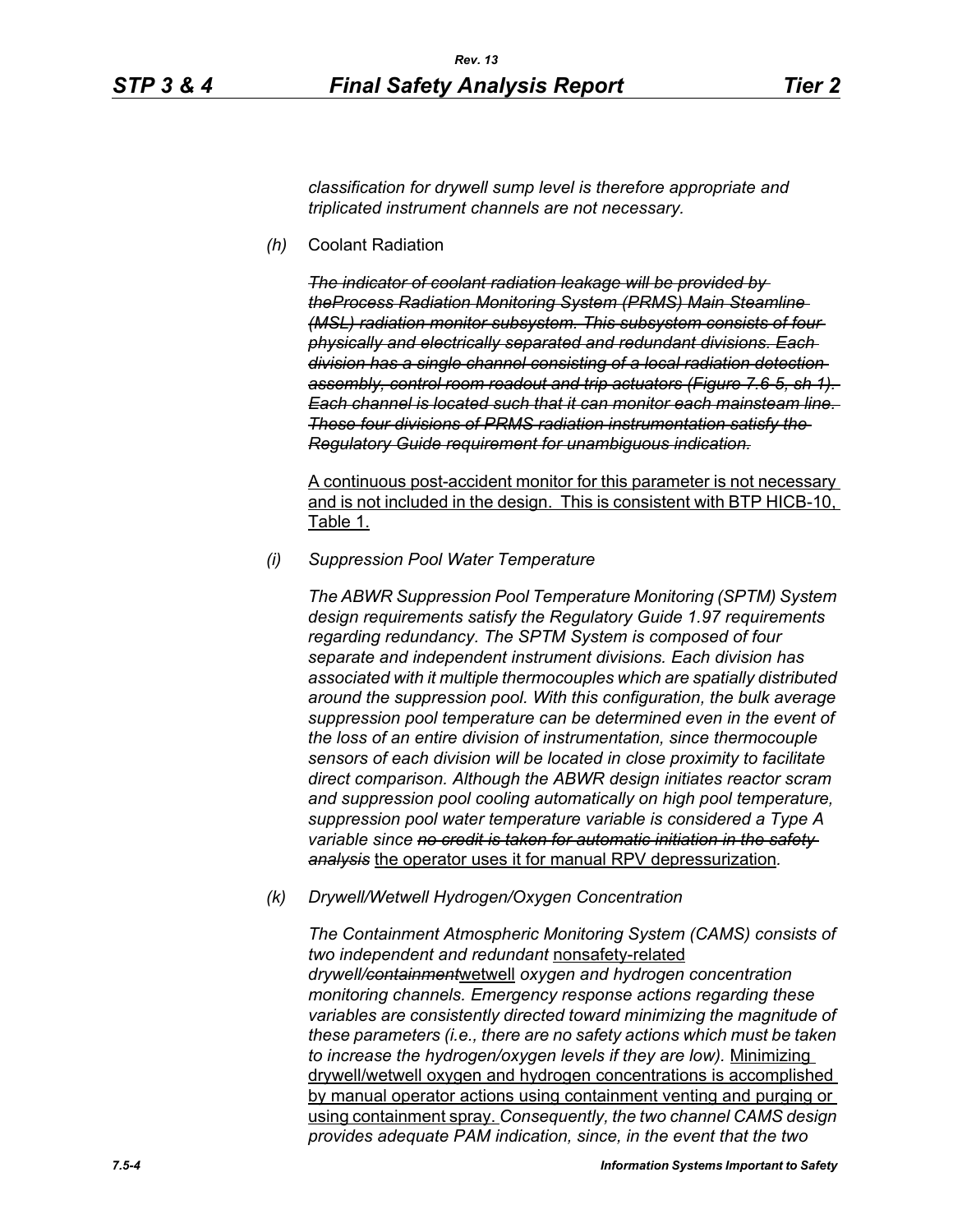*channels of information disagree, the operator can determine a correct and safe action based upon the higher of the two (in-range) indications.*

(q) Drywell Spray Flow and Wetwell Spray Flow

The ABWR design does not provide direct Drywell Spray Flow indication. Regulatory Guide 1.97 suggests this as a Type D Variable for the purpose of monitoring drywell spray operation. As allowed by BTP HICB-10, RHR flow, drywell temperature and drywell pressure indications are provided as acceptable alternatives. RHR provides water to the drywell spray headers. Following a postulated accident, presence of drywell spray flow results in drywell pressure and temperature reduction. The operator confirms drywell spray operation by observing that there is RHR flow present and that the drywell pressure and temperature is within expected limits. Operator use of these variables allows accurate and reliable measurement of the effectiveness of the drywell spray in a timely manner. In addition, the position of the spray throttling valves can be monitored and the sprays adequately controlled from the control room using these alternative variables.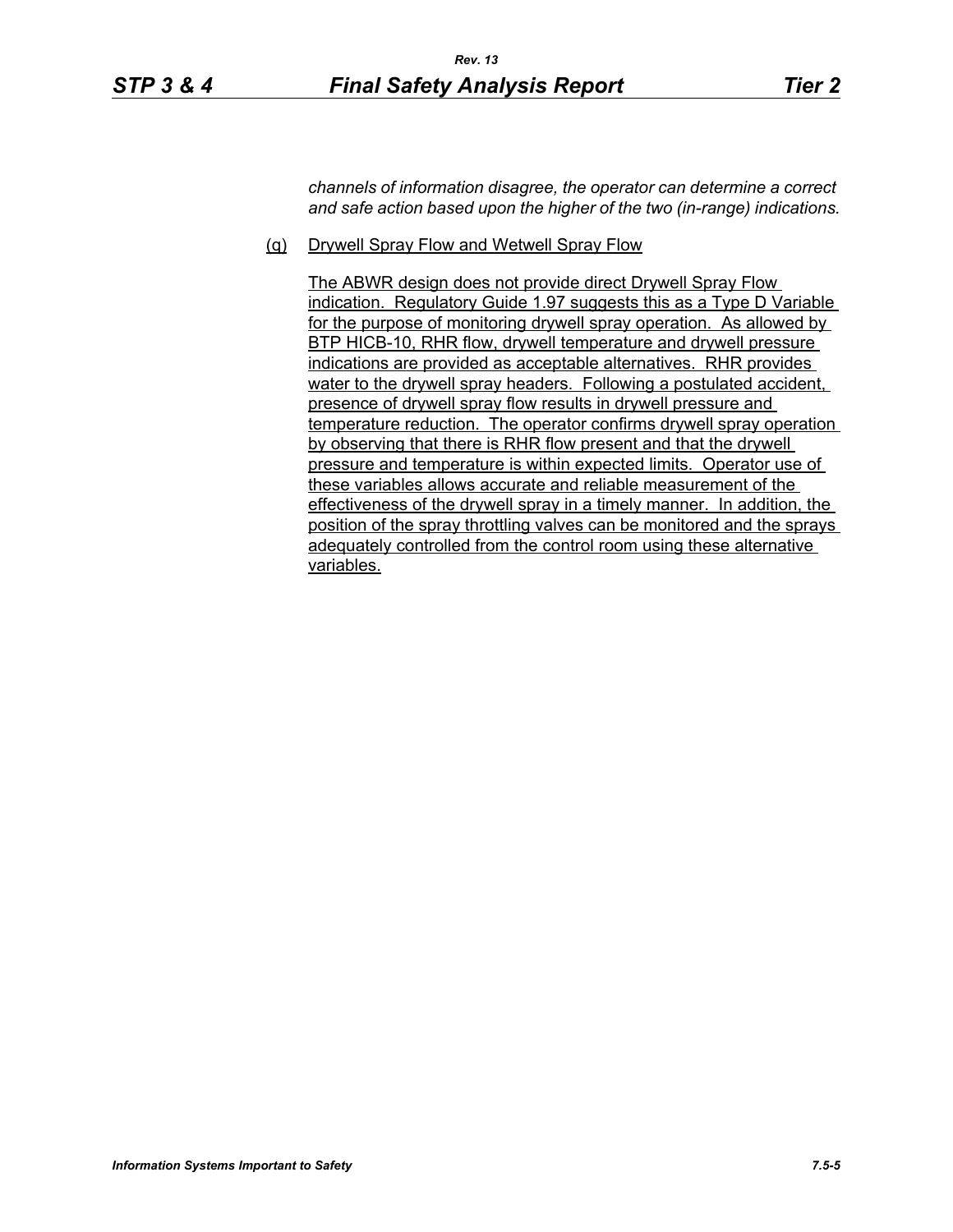| Table 7.5-1 Design and Qualifiction Criteria for Instrumentation |  |  |  |  |  |
|------------------------------------------------------------------|--|--|--|--|--|
|------------------------------------------------------------------|--|--|--|--|--|

| <b>Category 1</b>                                                                                                                                                                                                                                                                                                                                                                                                     | <b>Category 2</b>                                                                                                                                                                                                                     | Category 3 |
|-----------------------------------------------------------------------------------------------------------------------------------------------------------------------------------------------------------------------------------------------------------------------------------------------------------------------------------------------------------------------------------------------------------------------|---------------------------------------------------------------------------------------------------------------------------------------------------------------------------------------------------------------------------------------|------------|
| 4. Channel Availability                                                                                                                                                                                                                                                                                                                                                                                               |                                                                                                                                                                                                                                       |            |
| The instrumentation channel is available prior to<br>an accident except as <i>provided in Paragraph</i><br>4.11, "Exception," as defined in IEEE-279, 1971,<br><i>"Criteria for Protection</i> noted in the Exception<br>to Paragraph 6.7, "Maintenance Bypass," in<br>IEEE-603, "Standard Criteria for Safety<br>Systems for Nuclear Power Generating Stations,"<br>or as specified in the technical specifications. | The out-of-service interval No specific provision<br>is based on normal<br>technical specification<br>requirements on out-of-<br>service for the system it<br>serves where applicable<br>or where specified by<br>other requirements. |            |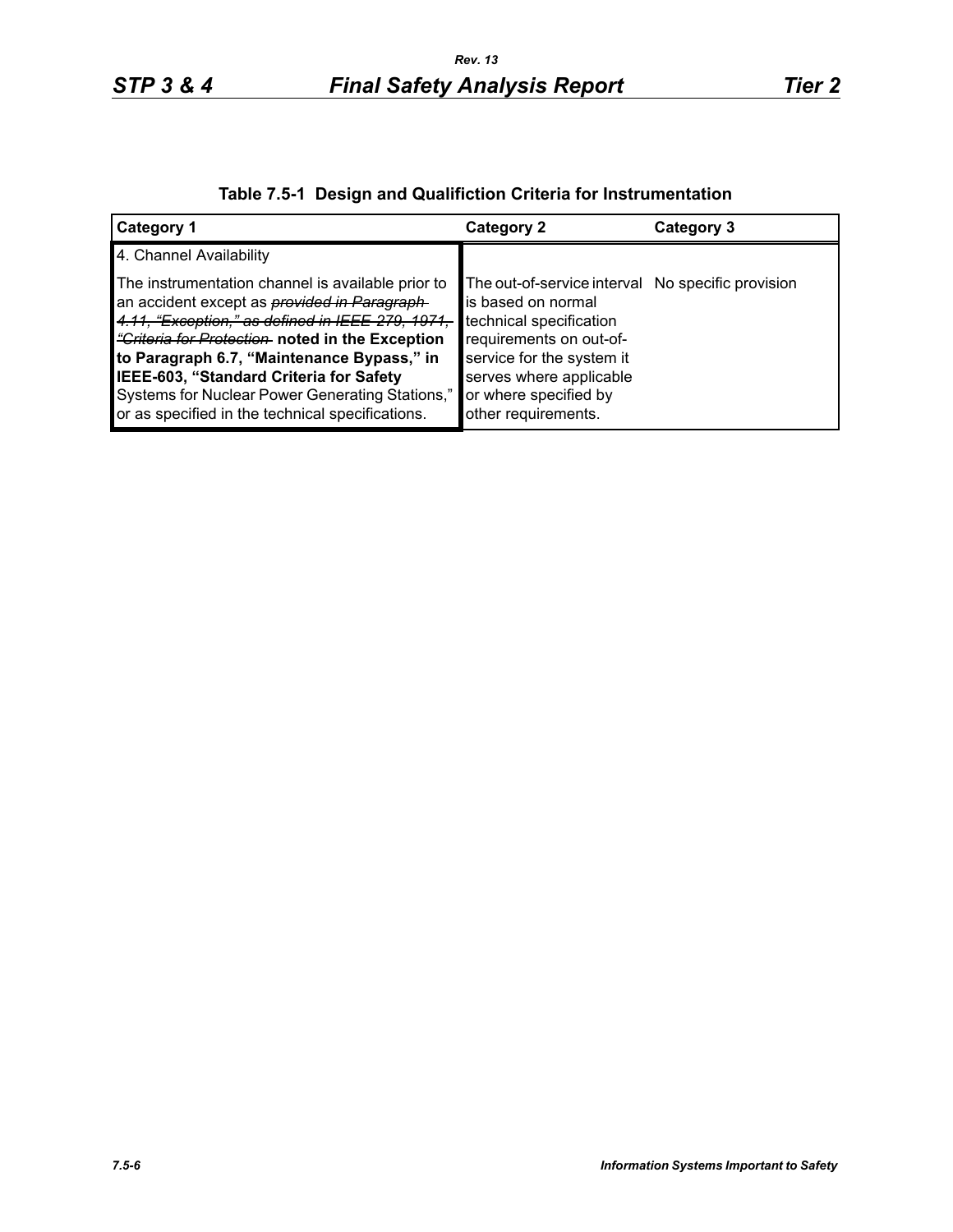| Cate-                                                                                                |                                                                                                                                         |                |                         |                             |
|------------------------------------------------------------------------------------------------------|-----------------------------------------------------------------------------------------------------------------------------------------|----------------|-------------------------|-----------------------------|
| Variable                                                                                             | <b>Range Required</b>                                                                                                                   | <b>Type</b>    | gory                    | <b>Discussion Section</b>   |
| <b>Drywell Pressure</b>                                                                              | 0.034 MPaG to 0.021<br>MPaG -0.034 MPaG to<br>+0.034 MPaG (narrow<br>range)<br>0-100 0-110% design<br>pressure (wide range)             | A,B,C,D        | $\mathbf{1}$            | Subsection 7.5.2.1(2)(a)    |
| <b>Containment Area</b><br>Radiation                                                                 | $10^{-2}$ Gy Sv/h to<br>10 <sup>5</sup> Gy Sv/h                                                                                         | C, E           | 1                       | Subsection 7.5.2.1(2)(f)    |
| <b>Coolant Radiation</b>                                                                             | 1/2 Tech Spec limit to 100-<br>times Tech Spec limit                                                                                    | C              | $\overline{1}$          | Subsection 7.5.2.1(2)(h)    |
| Drywell/Wetwell Hydrogen<br>Concentration                                                            | 0-30 Volume%                                                                                                                            | C              | 43                      | Subsection 7.5.2.1(2)(k)    |
| Drywell/Wetwell<br><b>Oxygen Concentration</b>                                                       | 0-10 Volume%                                                                                                                            | $\overline{C}$ | 12                      | Subsection 7.5.2.1(2)(k)    |
| Service Area Radiation<br><b>Exposure Rate</b>                                                       | $10^{-3}$ Gy Sv/h to<br>$10^2$ Gy Sv/h                                                                                                  | E              | 3                       |                             |
| <b>Plant and Environs</b><br>Radiation/Radioactivity<br>(Portable Instruments)                       | 10 <sup>-5</sup> Gy Sv/h to $10^2$ Gy<br>Sv/h photons $10^{-5}$ Gy Sv/h<br>to 10 <sup>2</sup> $Gy$ Sv/h, beta and<br>low energy photons | E              | 3                       | Portable Instruments *      |
| Meteorological Data (Wind<br>Speed, Wind Direction, and<br>Atmospheric Stability)                    | $0-360$ °<br>$0 - 22$ $9.8$ m/s<br>-5°C to 10°C                                                                                         | E              | 3                       | ż                           |
| On Site Analysis Capability<br>(Primary Coolant, Sump<br>and Space Containment Air<br>Grab Sampling) | Refer to Regulatory Guide<br>1.97                                                                                                       | E              | 3                       | $\star$                     |
| Secondary Containment<br>Area Temperature                                                            |                                                                                                                                         | E              | $\overline{2}$          |                             |
| <b>Secondary Containment</b><br>Area Radiation                                                       | $10^{-3}$ Gy Sv/h to<br>$10^2$ Gy Sv/h                                                                                                  | E              | $\overline{2}$          |                             |
| <b>Suppression Chamber</b><br><b>Spray (Wetwell) Flow</b>                                            | 0-110% Design Flow                                                                                                                      | D              | $\overline{\mathbf{2}}$ | <b>Subsection 7.3.1.1.4</b> |

# **Table 7.5-2 ABWR PAM Variable List**

\* *Out of ABWR Standard Plant Scope*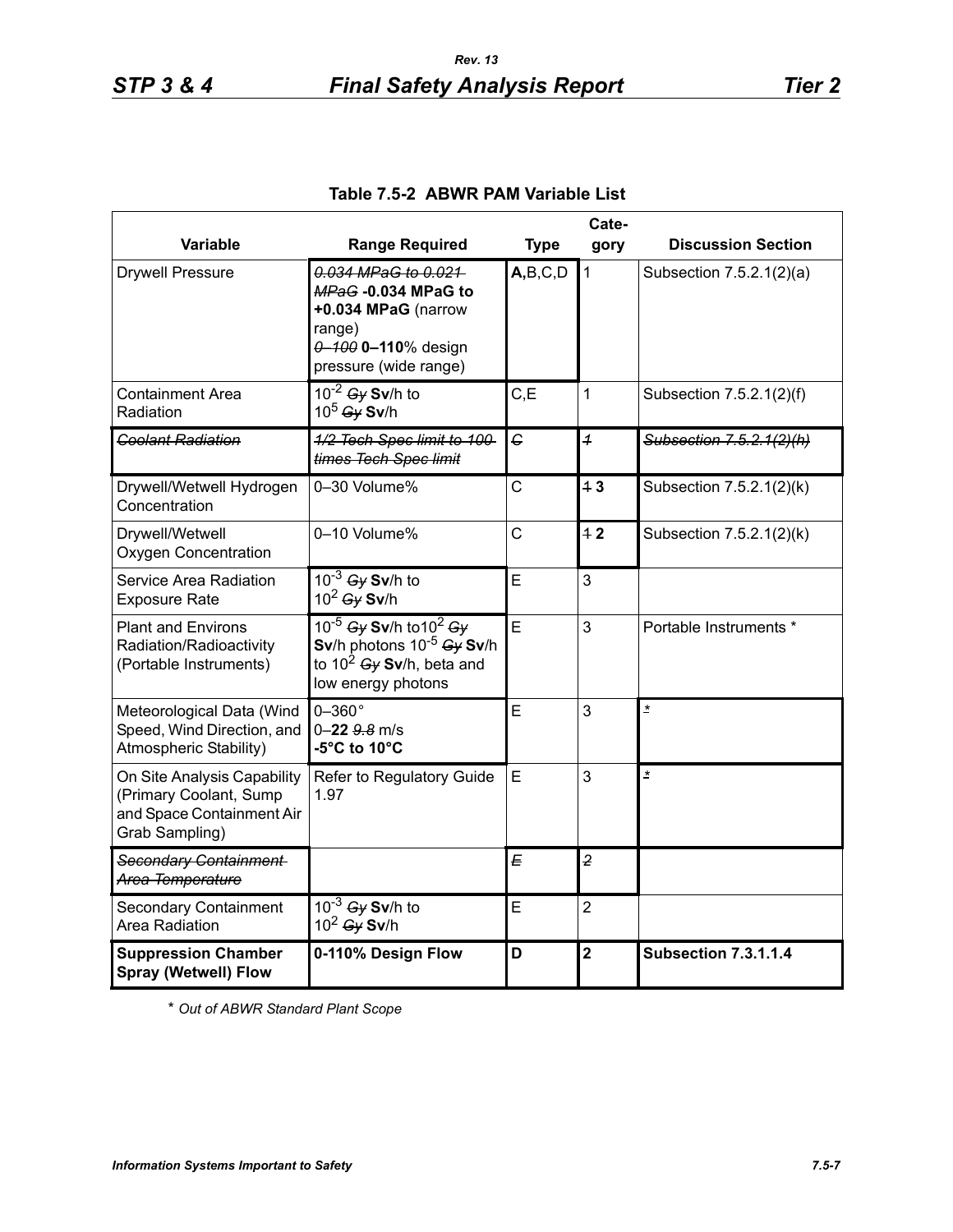## **Table 7.5-3 ABWR Type A Variables**

Suppression Pool Water Temperature

*Wetwell***Drywell** Pressure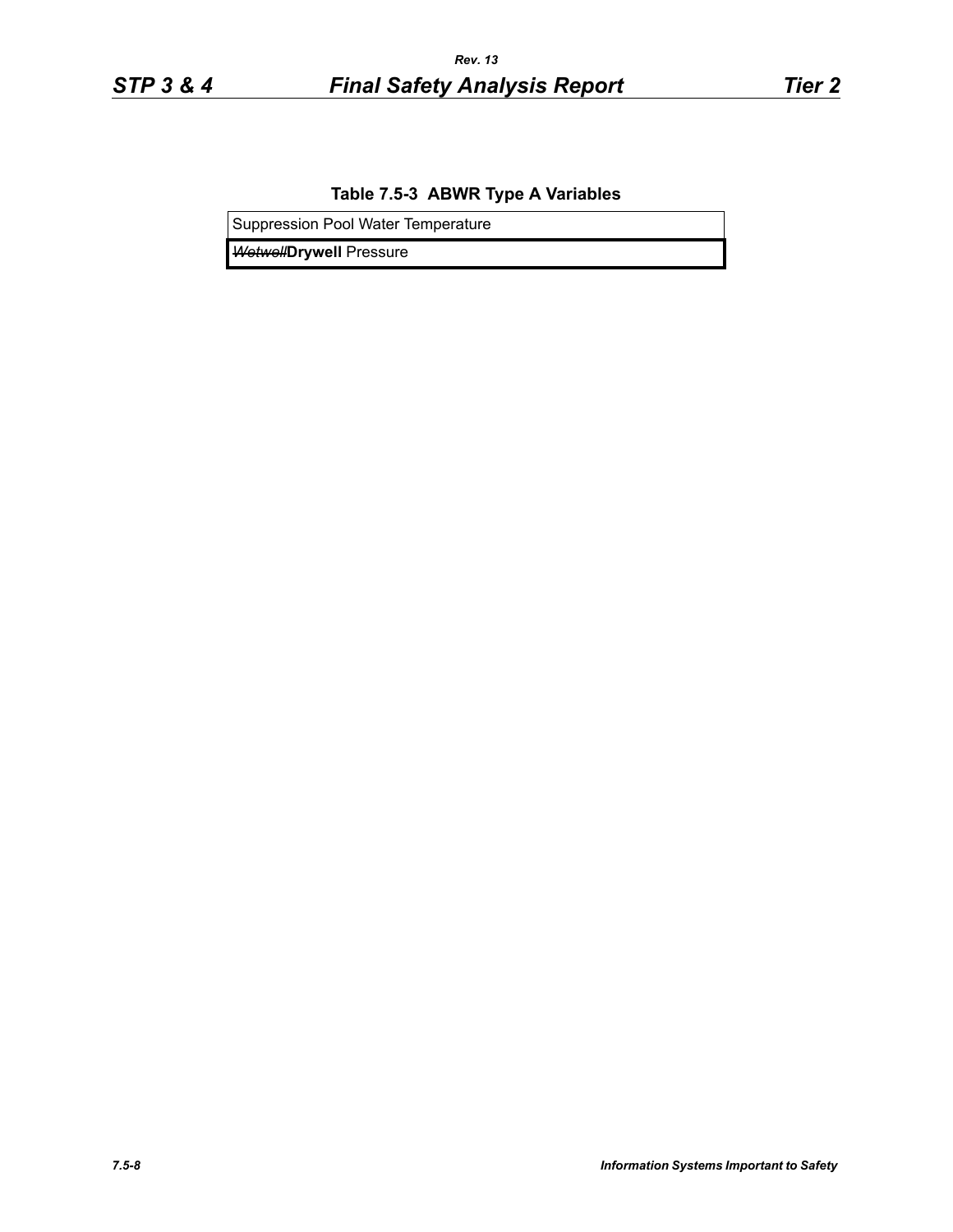| <b>Event Description</b>                                          | <b>NSOA Event</b><br>Figure No. | <b>Tier 2 Section No.</b> | <b>Manual Action</b><br><b>Variables</b>              |
|-------------------------------------------------------------------|---------------------------------|---------------------------|-------------------------------------------------------|
| Manual or Inadvertent SCRAM                                       | 15A.6-7<br>15A-12               | 15A.6.3.3 Event 7         | PRPV, LRPV                                            |
| Loss of Plant Instrument Service Air Systems                      | $15A.6-8$<br>15A-13             | 15A.6.3.3 Event 8         | T <sub>SP</sub> , P <sub>RPV</sub> , L <sub>RPV</sub> |
| Recirculation Flow Control Failure-One RIP<br>Runout              | 15A.6-9<br>15A-14               | 15.4.5                    | PRPV, LRPV                                            |
| Recirculation Flow Control Failure-One RIP<br>Runback             | 15A.6-10<br>15A-15              | 15.3.2                    | PRPV, LRPV                                            |
| Three RIPs Trip                                                   | 15A.6-11<br>15A-16              | 15.3.1                    | PRPV, LRPV                                            |
| All MSIV Closure                                                  | 15A.6-12<br>15A-17              | 15.2.4                    | T <sub>SP</sub> , P <sub>RPV</sub> , L <sub>RPV</sub> |
| One MSIV Closure                                                  | 15A.6-13<br>15A-18              | 15.2.4                    | T <sub>SP</sub> , P <sub>RPV</sub> , L <sub>RPV</sub> |
| Loss of All Feedwater Flow                                        | 15A.6-14<br>15A-19              | 15.2.7                    | PRPV, LRPV                                            |
| Loss of a Feedwater Heater                                        | 15A.6-15<br>15A-20              | 15.1.1                    | $\phi$ , PRPV, LRPV                                   |
| Feedwater Controller Failure-Runout of One<br>Feedwater Pump      | 15A.6-16<br>15A-21              | 15.1.2                    | PRPV, LRPV                                            |
| Pressure Regulator Failure-Opening of One<br><b>Bypass Valve</b>  | 15A.6-17<br>15A-22              | 15.1.3                    | PRPV, LRPV                                            |
| Pressure Regulator Failure-Opening of One<br><b>Control Valve</b> | 15A.6-18<br>15A-23              | 15.2.1                    | PRPV, LRPV                                            |
| Main Turbine Trip with Bypass System Operational                  | 15A.6-19<br>15A-24              | 15.2.3                    | $T_{SP}$ , $P_{RPV}$ ,<br>L <sub>RPV</sub>            |
| Loss of Main Condenser Vacuum                                     | <del>15A.6-20</del><br>15A-25   | 15.2.5                    | PRPV, LRPV                                            |
| Generator Load Rejection with Bypass System<br>Operational        | 15A.6-21<br>15A-26              | 15.2.2                    | T <sub>SP</sub> , P <sub>RPV</sub> , L <sub>RPV</sub> |
| Loss of Unit Auxiliary Transformer                                | 15A.6-22<br>15A-27              | 15.2.6                    | T <sub>SP</sub> , P <sub>RPV</sub> , L <sub>RPV</sub> |

| <b>Table 7.5-4 Anticipated Operational Transients</b> |  |  |
|-------------------------------------------------------|--|--|
|-------------------------------------------------------|--|--|

\* See Table 7.5-9 for Definition of symbols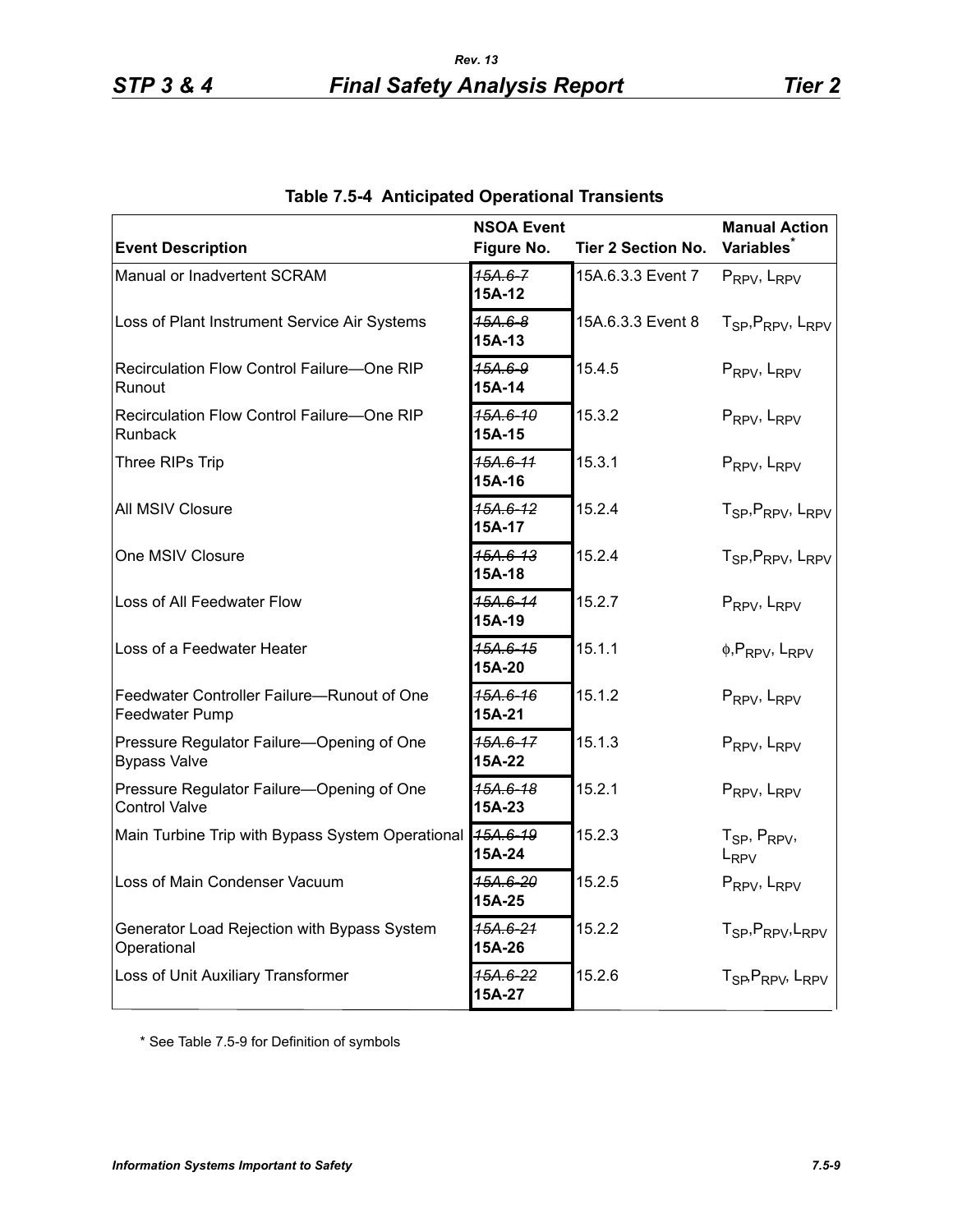| <b>Event Description</b>                                                        | <b>NSOA Event</b><br>Figure No. | <b>Tier 2 Section No.</b> | <b>Manual Action</b><br><b>Variables</b>                                                                       |
|---------------------------------------------------------------------------------|---------------------------------|---------------------------|----------------------------------------------------------------------------------------------------------------|
| Inadvertent Startup of HPCF Pump                                                | 15A.6-23<br>15A-28              | 15.5.1                    | φ                                                                                                              |
| Main Turbine Trip with One Bypass Valve<br>Failure                              | 15A.6-26<br>15A-31              | 15.2.3                    | $P_{RPV}$ , $L_{RPV}$                                                                                          |
| Generator Load Rejection with One Bypass<br><b>Valve Failure</b>                | 15A.6-27<br>15A.32              | 15.2.2                    | $P_{RPV}$ , $L_{RPV}$                                                                                          |
| Abnormal Startup of the Idle Reactor Internal<br>Pump                           | 15A-45                          | 15.4.4                    | PRPV, LRPV                                                                                                     |
| <b>Recirculation Flow Control Failure - All RIPs</b><br><b>Runout</b>           | 15A-46                          | 15.4.5                    | $\phi$ , L <sub>RPV</sub>                                                                                      |
| <b>Recirculation Flow Control Failure - All RIPs</b><br><b>Runback</b>          | 15A-47                          | 15.3.2                    | L <sub>RPV</sub>                                                                                               |
| Feedwater Controller Failure Maximum Demand 15A-51                              |                                 | 15.1.2                    | PRPV, LRPV                                                                                                     |
| Pressure Regulator Failure - Opening of All<br><b>Bypass and Control Valves</b> | 15A-52                          | 15.1.3                    | PRPV, LRPV                                                                                                     |
| <b>Main Turbine Trip with Bypass Failure</b>                                    | 15A-55                          | 15.2.3                    |                                                                                                                |
| <b>Generator Load Rejection with Bypass Failure</b>                             | 15A-56                          | 15.2.2                    | T <sub>SP</sub> , P <sub>RPV</sub> , L <sub>RPV</sub><br>T <sub>SP</sub> , P <sub>RPV</sub> , L <sub>RPV</sub> |

|  |  | Table 7.5-5 Abnormal Operational Transients |  |
|--|--|---------------------------------------------|--|
|--|--|---------------------------------------------|--|

\* See Table 7.5-9 for Definition of symbols